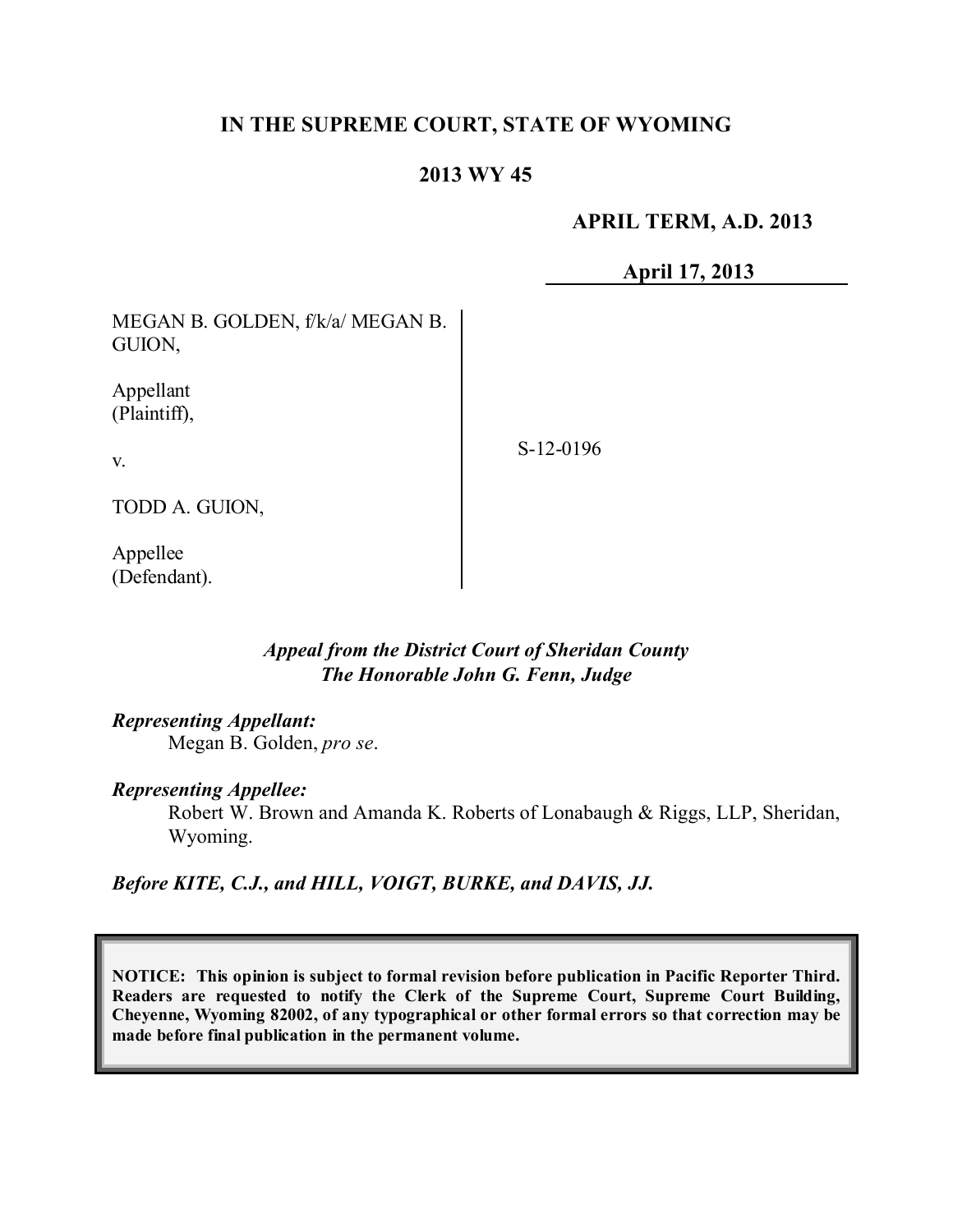### **VOIGT, Justice.**

[¶1] The appellant, Megan B. Golden (Wife), appeals the district court's order regarding the distribution of property following the divorce of the appellant and her former husband, the appellee, Todd A. Guion (Husband). Wife argues that the district court abused its discretion when it divided the property contrary to the evidence presented at the trial and when it failed to consider the financial condition in which the parties were left after the divorce. Husband claims that Wife's brief is riddled with procedural errors, with the fatal error being the omission of the trial transcript from the record. We affirm and award Husband his costs and attorney's fees associated with this appeal.

#### **ISSUE**

[¶2] Did the district court abuse its discretion when it divided the property as it did in the divorce decree?

### **FACTS**

[¶3] Due to the limited record available to this Court, the known facts are rather limited. However, we do know that Husband and Wife were married in Pennsylvania in March 2007. At some point in time thereafter, the couple moved to Sheridan, Wyoming, and purchased a marital home there. On September 9, 2010, Wife filed a complaint for divorce. On August 2, 2012, the district court granted Wife a divorce and distributed all of the property between Husband and Wife. Wife now appeals the property distribution in the divorce decree.

#### **STANDARD OF REVIEW**

[¶4] We review the district court's division of marital property for an abuse of discretion. *Sweat v. Sweat*, 2003 WY 82, ¶ 6, 72 P.3d 276, 278 (Wyo. 2003). When conducting that analysis, we give considerable deference to the district court's findings because it is in the best position to assess witness credibility and weigh the evidence presented at the trial. *Id*. However, in this appeal, Wife has not provided this Court with a transcript of the district court proceedings with which we would determine the reasonableness of the district court's decision.

> When no transcript has been made of trial proceedings, this court accepts the trial court's findings as being the only basis for deciding the issues which pertain to the evidence. *Willowbrook Ranch, Inc. v. Nugget Exploration, Inc*., 896 P.2d 769, 771 (Wyo. 1995); *Armstrong v. Pickett*, 865 P.2d 49, 50 (Wyo. 1993). In the absence of anything to refute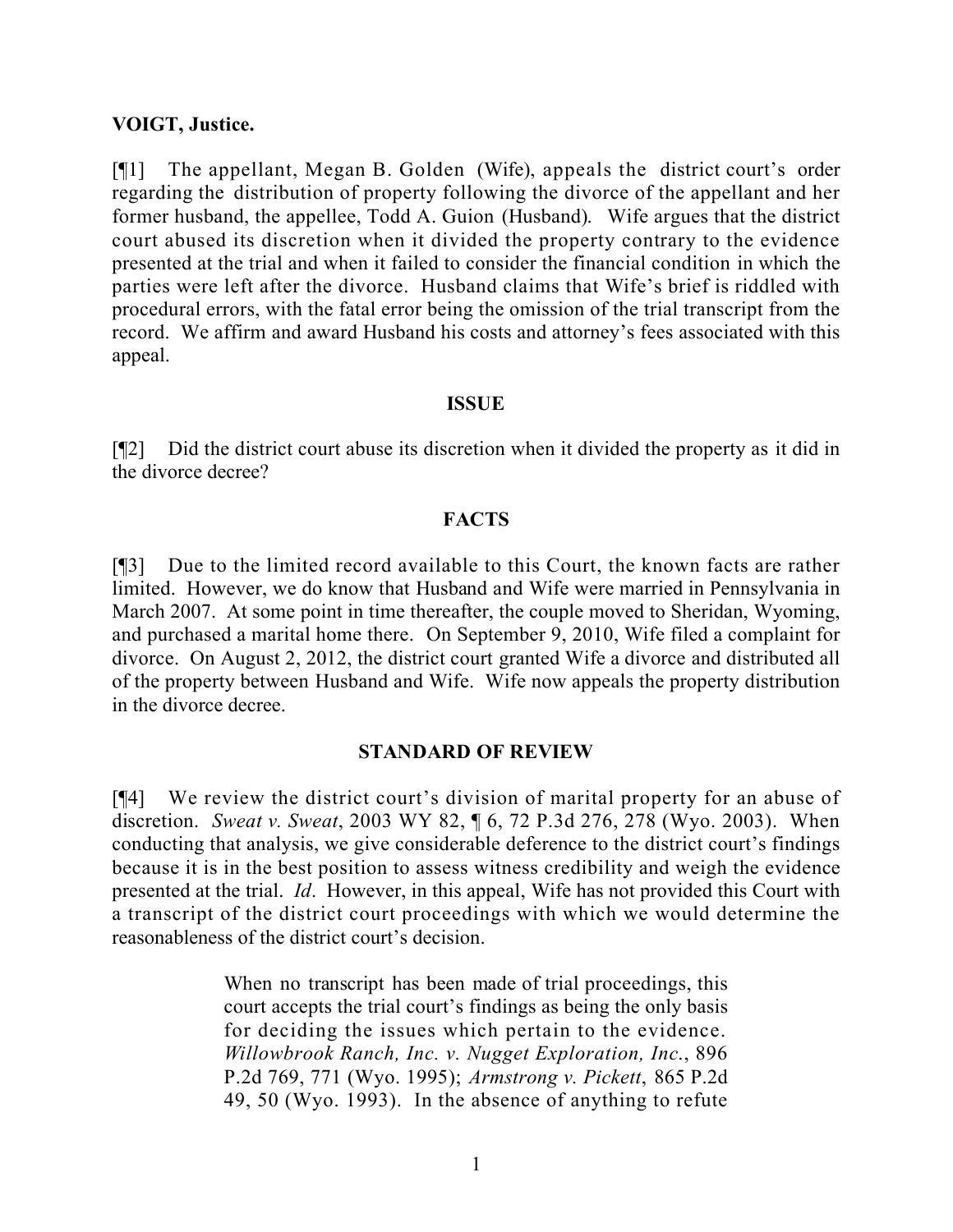them, we will sustain the trial court's findings, and we assume that the evidence presented was sufficient to support those findings. *Willowbrook Ranch, Inc. v. Nugget Exploration, Inc.*, 896 P.2d at 771; *Osborn v. Pine Mountain Ranch*, 766 P.2d 1165, 1167 (Wyo. 1989).

*Chancler v. Meredith*, 2004 WY 27, ¶ 5, 86 P.3d 841, 842 (Wyo. 2004) (quoting *G.C.I., Inc. v. Haught*, 7 P.3d 906, 911 (Wyo. 2000)).

## **DISCUSSION**

[¶5] When an appeal has been filed, "[i]t is the appellant's burden to bring to us a complete record on which to base a decision." *Stadtfeld v. Stadtfeld*, 920 P.2d 662, 664 (Wyo. 1996). Rule 3.02(b) of the Wyoming Rules of Appellate Procedure states in relevant part: "If an appellant intends to assert on appeal that a finding or conclusion is unsupported by the evidence or contrary to the evidence, appellant *shall* include in the record a transcript of all evidence relevant to such finding or conclusion." W.R.A.P. 3.02(b) (emphasis added). Here, an official court reporter did record the divorce trial and proceedings before the district court, but Wife, who is the appellant in this matter, did not request that a transcript of the proceedings be prepared for this Court's review. Therefore, Wife has failed to comply with W.R.A.P. 3.02(b).

[¶6] As we pointed out in *Stadtfeld*, "failure to provide a transcript of evidence does not necessarily require a dismissal of an appeal." *Stadtfeld*, 920 P.2d at 664 (quoting *In re Estate of Manning*, 646 P.2d 175, 176 (Wyo. 1982)). However, our review is restricted to the allegations of error that do not require a review of the evidence presented before the district court that has been memorialized in the transcript. *Id*. All of Wife's allegations question the reasonableness of the district court's decision regarding the property distribution after receiving evidence in the divorce trial. As mentioned above, without a transcript to prove otherwise, we must assume that the evidence supported the district court's findings. *Id*.; *Chancler*, 2004 WY 27, ¶ 5, 86 P.3d at 842. We cannot find that the district court abused its discretion.

[¶7] Further, W.R.A.P. 10.05 states: "If the court certifies there was no reasonable cause for the appeal, a reasonable amount for attorneys' fees and damages to the appellee shall be fixed by the appellate court and taxed as part of the costs in the case." W.R.A.P. 10.05. Without a transcript or proper factual basis on which to base the appeal, we cannot certify that there was reasonable cause to bring the appeal. *Chancler*, 2004 WY 27, ¶ 8, 86 P.3d at 843; *Stadtfeld*, 920 P.2d at 664; *Nicholls v. Nicholls*, 721 P.2d 1103, 1106 (Wyo. 1986). Husband shall submit a statement of costs and attorney's fees to this Court and, upon review, an appropriate award of costs and fees will be ordered by this Court.